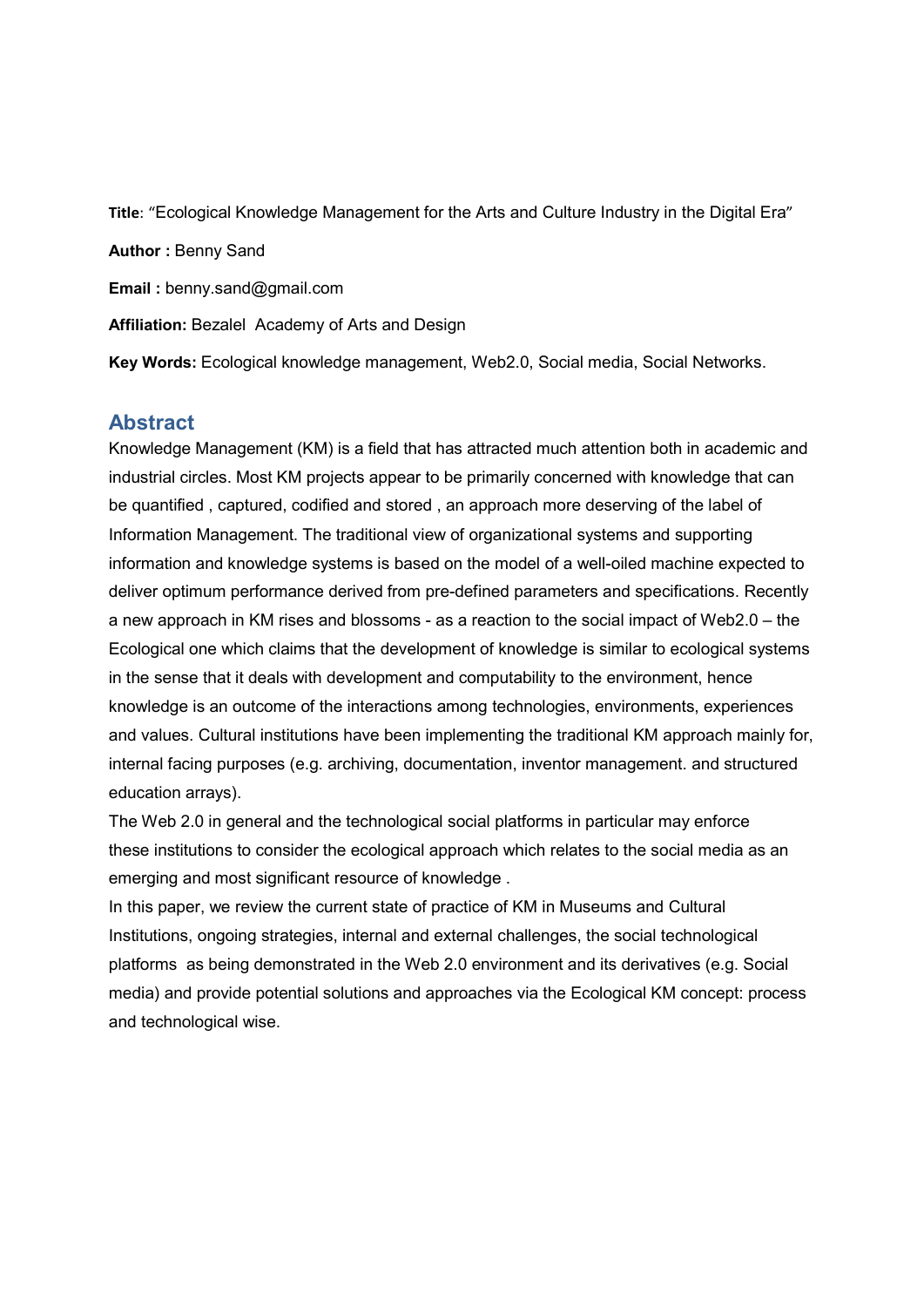#### **Background**

Roman Ingarden claims in the" *The Ontology of the Work of Art"*, that the cultural object has different existence conditions comparing to the real thing, as its very existence and survival are depended on human intentions and attitudes. Ingarden believes that the survival of cultural objects deepened on an- going continues interaction of them by the community. In other words it can be claimed that the distinction between a physical object and a cultural one are being emphasized by different yet appropriate ways of human behavior. The main idea in the phonological concept of Ingarden regarding Arts is the difference between an artistic and aesthetic object. A piece of Art is one of a kind it exists in an objective manner in every form or format The aesthetic object is an outcome of the artistic one and it is created by the viewer weather he is a visitor in museum or a director of a play in the theatre. The operation of the viewer is active, not passive and does not end in observation. It includes creation, synthesis, completions and fulfilling the artistic object into an aesthetic one much fuller and by far richer. The main criticism against this approach is based on the realistic assumption that the capability to generate an apocopate attitude towards an object via a political, religious and other manners is rather challenging. In some sense it seems as though Ingardnen's claims, which were stated during the first half of the  $20<sup>th</sup>$  century, are relevant and accurate to the set of conflicts and opinions regarding the triangle of Objects , Internet and Social impact, which are spreader out today.

Browsing in the intent provides a mixture of activism and passivism. While the activism is comparable to reading a book where the reader controls the order of the contents and the speed of reading the passivism is similar to a movie in the sense that the creator determines the pace and order while remaining the spectator a minimal room for imagination and creativity. Hence Browsing in the Internet is analogous to a book reading since the viewer controls both pace and direction although it has a passive element since it is exposed to inconsistent and unexpected pieces of knowledge which are subset to the patterns of browsing.

The first interaction between a subject and an object is via the perception and given the frequent technological changes which influence our ongoing daily life and our knowledge universes in the Web, quality and quantity wise the issue which ascends instantly is the impact of this interaction on the knowledge associated with cultural objects. Is there a mixture in knowledge between the object and the subject regarding its composing, proprietary rights and attribution and how does the new parameters and rules in the virtual world influence this type of occurrences?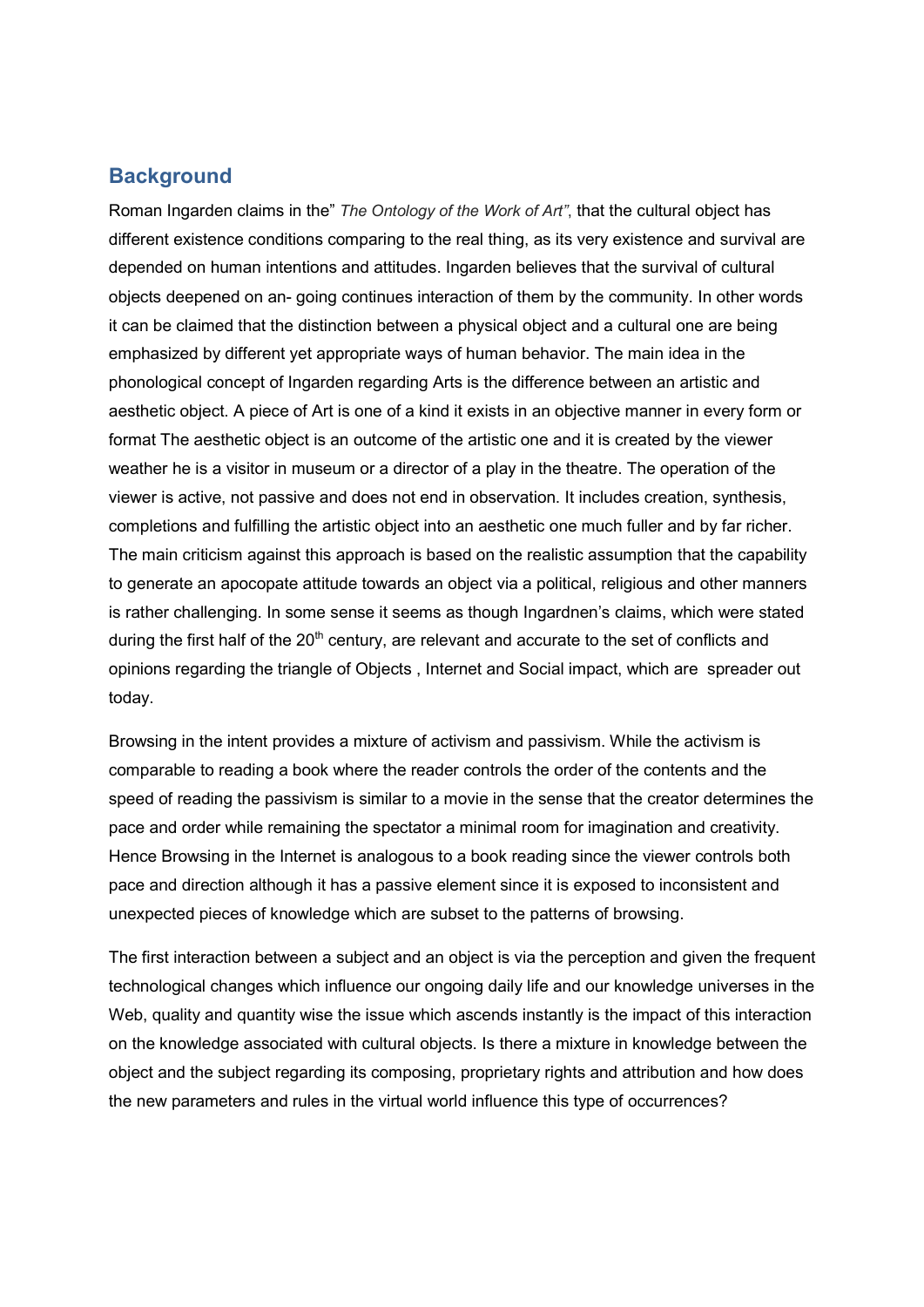## **Ecological Knowledge Management Principles**

The paradigm of information systems developed around optimization driven focus on effectiveness was adequate for the Industrial era. However the verity of operational environments influenced enormously by the technological era in general and the Internet in particular have exposed serious limitations to the traditional information systems and as an outcome to the Knowledge Management concepts related to it.

The Information ecology is an organization's information environment that consists of the numerous interacting and independent social, cultural and political subsystems which shape the creation, the flaw, and the use of knowledge.

Ecological knowledge management focuses mainly on social network in contrast to the traditional one, which deals with technology and information networks. Since the ecological concept is based on people the transition of knowledge is via exchanges and relationship, thus the eco system seeks to understand the patterns of these exchanges on top of the information itself. The ecological knowledge management does not strive to unify the information; on the contrary it relates to the diversification as a given input and seeks to collaborate among them all. Knowledge ecology treats knowledge creation as an interactive revolutionary dynamic process where it composes and re composes on an going basis by its ProCumers - (Producers & Consumers)

#### **Web 2.0 and the Social impact on Museums**

Social media has become a significant and influential part of our modern civilization. With Facebook, Twitter, Google+ and other social networks we have become much aware of the world we are living in and this is one of the changes being talked about. Social network have contributed to create a whole new world where we are free to express our opinion and share it with our friends and peers. This world of social media gives scope to everyone to create, recreate, collaborate, and store knowledge in the form of thoughts, feelings and opinions.

The social media has defiantly changed our lives in ways, which can be demonstrated in several aspects and impacts. Social media has increased interaction by such a massive scale that is hard not to notice it. Once it comes to learning Social media has also played a large part in fostering literacy. This is an encouraging trend, and thanks to the huge availability of information such as education portals, Google arts project, Wikipedia, both simplistic and complex on the internet, anyone can become as smart or intelligent as they desire.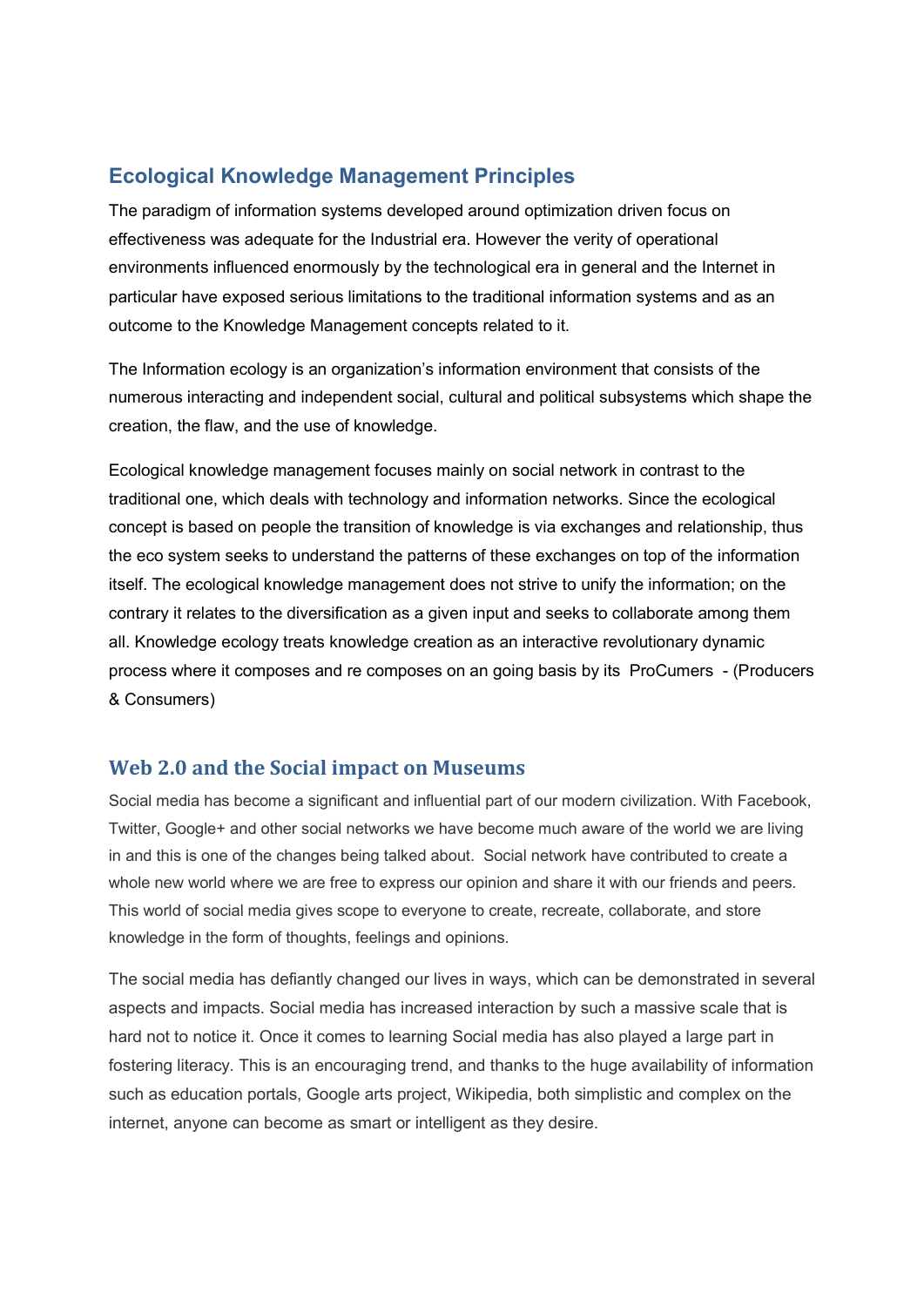Social media has enabled greater political awareness and organization, which has in some cases rewritten entire political landscapes as well as becoming an important source of news even though in some cases the credibility of the sources is a bit challenging.

Last but not least the whole dynamics of marketing have been changed, and rather than investing in traditional activities, organizations are becoming more consumer-centered through interactions made over social media. They are able to understand the needs of the market from the market itself, greatly altering the way marketing has been done in the past.

The adoption of social media became important agenda throughout the museum sector. When executed correctly, the results are extremely beneficial to a museum or any other cultural institution. Social media can provide a platform for marketing activities, such as broadcasting posting campaigning and branding the museum. Social media in museums is being planned, budgeted, managed, executed and controlled by the marketing organization hence the enormous amount of content owned by other knowledge centers within the museum are not presented nor collaborated or integrated thus the museum misses an outstanding opportunity to leverage its knowledge

## **Guidelines for implementing an Ecological KM solution in a Museums**

A traditional KM solution within an organization is compound of four main elements: Content, technological infrastructure, organizational culture and the knowledge process. The foundations of an ecological Knowledge Management solution within a museum are being classified based upon this methodology still several major constrains due to the social impact need to be addressed once this solution is being planned and implanted.

The Eco solution for a museum should be associative rather then linear and it should relate to the three traditional knowledge bases : Administration, Archie and Curatorship but prioritize equally the new knowledge base the social media., The knowledge path may have a beginning but it defiantly has no end , it id structured of endless junctions and browsing via them provides surprises and disappointments, expected and unexpected outputs. The new content is a result of consolidation of old and new , real and virtual , professional and amateur, organized and unstructured, unified and fragmented. It should apply to all stakeholders in an open tolerant manner.

Once it comes to the technological infrastructure planning and implementing an Eco KM solution is challenging yet doable. The concept should be up to date it should be able to respond to the frequent changes by adapting new technologies and concepts such as open source, Saas &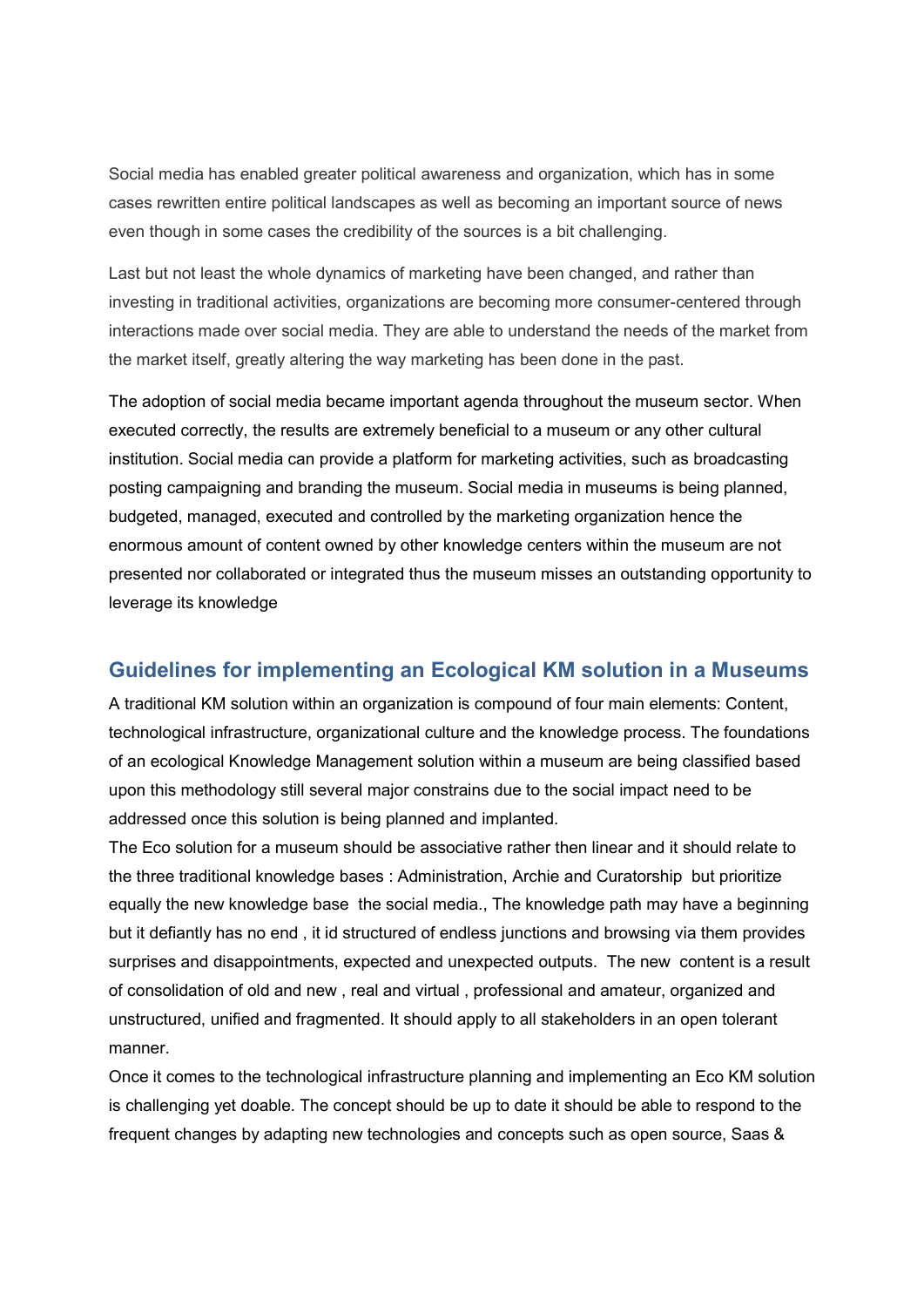cloud and Agile project management approach. The technology needs to be able to treat the knowledge as a unified entity while enabling fragmentation, consider ruling, internal procedures and regulation while being attentive to the social technology requirements.

Moreover The Eco Knowledge system enables the museums to fulfil their operational goals by providing indications based on knowledge analysis about a variety of issues such as content patterns per a specific cultural object or enabling the public to be a part of the curators team by creating content or providing feedbacks.

Last but defiantly not least, the must condition for a successful Eco KM solution in a museum is the acceptance and recognition that the Social media is here and for good. Understanding and internalizing that avoiding this phenomenon will generate severe and chronic damages, while adapting it will improve all the parameters and will contribute to it survival and success in a significant manner.

#### **Conclusions**

The Internet converts knowledge form a form of ownership into accessibility. The virtual universe blurs the borders which are being redefined and influence in a direct manner on the interaction between a subject and an object. Reflecting these assumption regarding cultural objects in the Web leads to the conclusion that as opposed to the past when spectatorship was experienced in a materialistic, structured and linear manner the social networks converted it to a dynamic active associative attitude.

Museums are relating to the social networks as a marketing entity, hence the information gathered in the new media is not treated as a document but more as an inferior piece of knowledge.

The social impact of the Web2.0 which strengthen the social network and reinforces the spectator, weather he is facing the cultural object in a frontal manner or on a virtual one bundled with the operational constrains of Museums leave them no choice rather then adapt themselves to this reality and relate to this knowledge accordingly and respectfully.

The Ecological Knowledge Management approach is an appropriate candidate to contend with these challenges due to its capabilities to include the traditional documentation requirements while its given potential to cope successfully with the new media impacts. Adapting and implementing the eco approach may be considered as a must condition to the survival and success of the "New Museum".